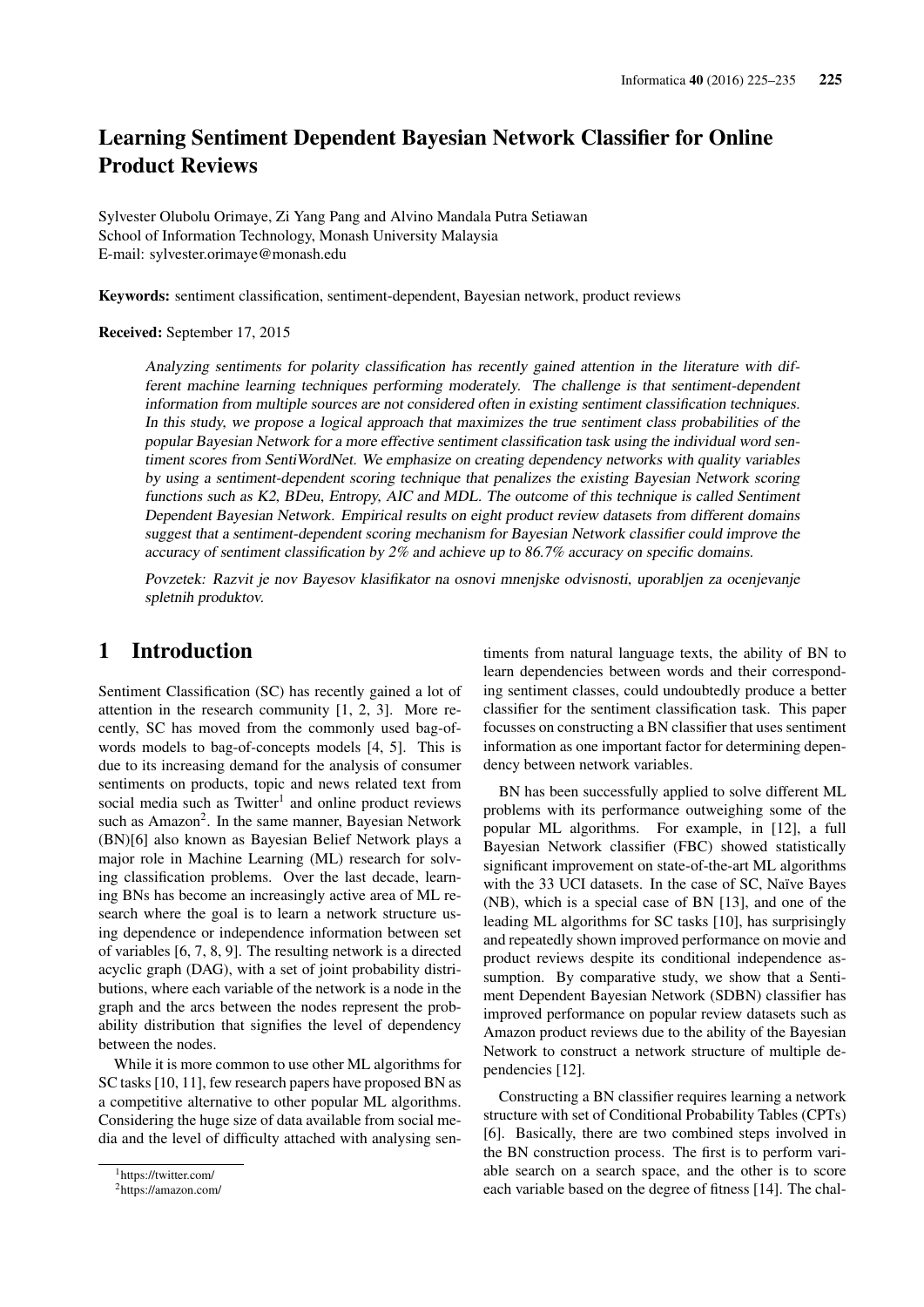lenge however, is to ensure that good networks are learned with appropriate parameters using a scoring or fitness function to determine network variables from the given dataset. Thus, much of the research works on BN focus on developing scoring functions for the BN classifier [15]. We argue that such scoring functions rely on many assumptions that make them less effective for SC tasks. For example, K2 algorithm, which is based on Bayesian Scoring function relies on the assumptions of parameter independence and assigning a uniform prior distribution to the parameters, given the class [9]. We believe these assumptions lead to many false positives in the classification results as sentiment classes are better captured by conditional dependency between words, rather than independent word counts [16, 17].

We also suggest that *varying* prior distribution could be assigned to each variable since each word has a natural *prior* probability of belonging to a particular sentiment class, independent of the data. For example, the word "good" is naturally positive and "bad" is naturally negative. Thus, in this work, we propose a sentiment scoring function that leverage sentiment information between variables in the given data. The output of the sentiment scoring function is then used to augment existing BN scoring functions for better performance. Our aim is to ensure sentiment information form part of the fitness criteria for selecting network variables from sentiment-oriented datasets such as reviews.

The proposed scoring function uses a multi-class approach to compute the conditional mutual information using sentiment-dependent information between local variables in each class of instances. The conditional mutual information for all classes are then penalized using the Minimum Description Length (MDL) principle. The local probabilities used in computing the conditional mutual information is computed using the popular Bayesian probability that uses the prior probability of a variable belonging to a natural sentiment class (i.e. independent of the given data by using individual word sentiment score from SentiWord-Net [18]) and the observation of the variable in the selected class of instances and other classes in the dataset (e.g. positive and negative). For example, the class probability of each word in a product review is augmented with the polarity probability of the same word from SentiWordNet. The technique takes into account that the network structure would depend on the following criteria:

- The posterior probability from multiple evidences that variables  $x_i$  and  $x_j$  have sentiment dependency;
- The conditional mutual information between the variables for all sentiment classes;
- The dependency threshold computed using the Minimum Description Length principle; and
- The representation of the network as a full Bayesian Network as proposed in [12].

The importance of the first criterion is that we are able to avoid the *independence assumption* made by the existing BN scoring functions. We capture local sentiment dependency between the variables as a joint probability of evidences from each variable and each class in the given data. Also, existing BN scoring functions uses the conditional *independence* given the data as a whole for determining dependencies between variables [15, 9]. Under such approach in SC, two co-occurring words may occur with the same or similar frequencies in different classes. We observed that training BN classifier without penalizing such occurrences or dependencies, could affect the classifier decision to decide an appropriate sentiment class. As such, our second criterion captures the conditional mutual information between the variables, while the third criterion ensures that a BN classifier uses quality variables that are above the computed threshold. The latter also allow us to enforce strict *d-separation* policy between the network variables, which formally defines the process of determining independence between variables [19]. Thus, only quality variables are used to form the dependency network for the BN classifier. Finally, we introduce the last criterion as an improvement over a network constructed based on the first three criteria. The full Bayesian Network technique ensures that an independent sentiment dependent network is constructed for each sentiment category (i.e. negative and positive).

Section 2 of this paper discusses related work and additional motivations. In Section 3, we explain the problem background and then present the proposed sentimentdependent technique in Section 4. Our experiment is described in Section 5. Finally, Section 6 gives the conclusion to our study and some thoughts on future research directions.

# 2 Related work

### 2.1 Sentiment classification (SC)

The most prominent of SC work is perhaps [20] which used supervised machine learning techniques for the polarity classification of *positive* and *negative* sentiments in movie reviews. As a result of that work, different research directions within the field of sentiment analysis and opinion mining have been actively pursued [2, 3, 4, 5].

[10] proposed a subjectivity summarization technique, which uses minimum cuts to classify sentiment polarities in movie reviews. The technique identifies and extracts subjective portions of review documents using minimum cuts in graphs. The minimum cut approach takes into consideration, the pairwise proximity information supplied through graph cuts that partition sentences which are likely to be in the same sentiment class. This approach gave better improvement from 82.8% to 86.4% on the subjective portion of review documents. The approach also gave similar better improvement when only 60% portion of a product review document is used compared to an entire review. In our work, we propose a classification technique that uses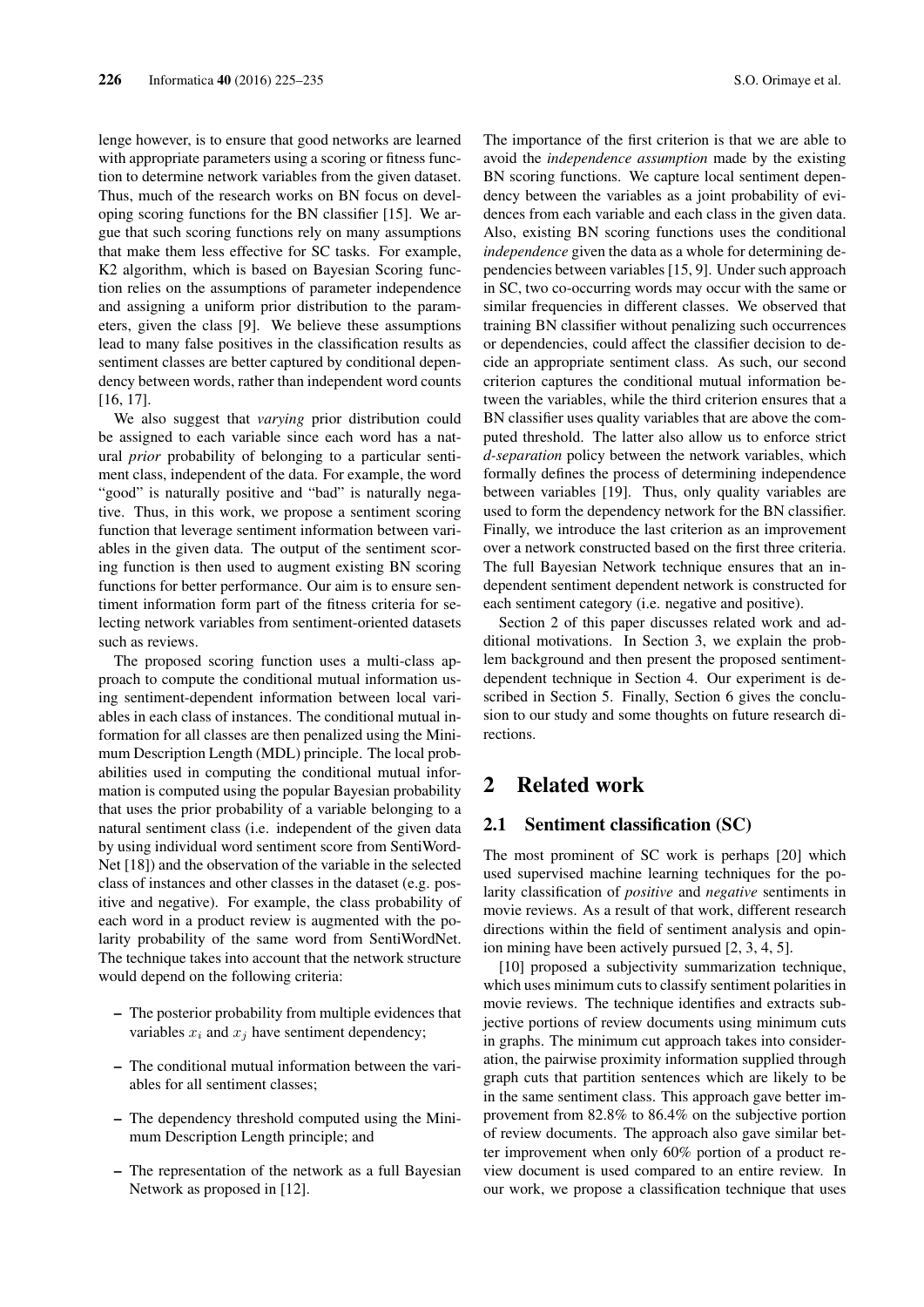the entire portion of each product review.

[21] performed classification of approximately 200K product reviews by using different machine learning algorithms. More importantly, the work investigated the significance of higher order *n*-gram language model ( $n \geq 3$ ) in classifying sentiments from product reviews with an F1 of 90%. While Cui's work was performed on random websites for online products with limited product domains, we performed experiments on Amazon product reviews with 8 different product domains.

Similarly, [22] performed experiment with higher order n-gram features to train a Neural Network model on Amazon and TripAdvisor datasets with the best average error rates of 7.12 and 7.37, respectively. In contrast, our work investigate the performance of a sentiment-dependent Bayesian Network classifier on the Amazon datasets with different product domains.

More recently, [23] proposed a concept-level sentiment analysis technique, which uses the knowledge-based sentic computing technique that has recently gained attention within the sentiment analysis domain [3, 4, 5]. Because the sentic computing knowledge base sometimes omits vital sentiment discourse, [23] combines low-level linguistic features with the sentic computing technique to train machine learning model for polarity detection. In our work, the only knowledge base employed is SentiWordNet [24], which computes the natural polarity values of words rather than concept. Thus, we captured the dependencies between words by constructing and learning a Bayesian Network for sentiment classification.

A detailed review of other recent sentiment classification techniques on different datasets can be found in [1, 2, 3, 4, 5].

#### 2.2 BN classifiers for sentiment classification

[16] and [17] proposed a two-stage Markov Blanket Classifier (MBC) approach to extract sentiments from unstructured text such as movie reviews by using BN. The approach learns conditional dependencies between variables (words) in a network and finds the portion of the network that falls within the *Markov Blanket*. The *Tabu Search* algorithm [25], is then used to further prune the resulting Markov Blanket network for higher cross-validated accuracy. Although Markov Blanket has shown to be effective in avoiding *over-fitting* in BN classifiers [7], the MBC approach finds sentiment dependencies based on the ordinary *presence* or *absence* of words in their original sentiment class only. We identify sentiment dependencies by considering multiple sources of evidence. These include multiple sentiment classes in the data and the *natural* sentiment class of each variable which is independent of its sentiment class in the given data.

Similarly, [26] proposed a parallel BN learning algorithm using MapReduce for the purpose of capturing sentiments from unstructured text. The technique experimented on large scale blog data and captures dependencies among words using mutual information or entropy, with the hope of finding a vocabulary that could extract sentiments. The technique differs from [17] by using a three-phase (drafting, thickening and thinning) dependency search technique that was proposed in [27]. Other than using *mutual information* in the *drafting* phase of the search technique, the work did not capture additional sentiment dependencies using other source of evidence.

Again, we do not focus on developing a search algorithm but a scoring technique that considers multiple sentimentdependent information as part of the existing state-of-theart scoring functions.

### 3 Problem background

#### 3.1 Bayesian network (BN)

A Bayesian Network N is represented as a graphical distribution of the joint probability between a set of random variables [28]. The network has two components: (1) a DAG  $G = (R_n, M_r)$  that represents the structural arrangement of a set of variables (nodes)  $R_n = \{x_1, ..., x_n\}$  and a corresponding set of dependence and independence assertions (arcs)  $M_r$  between the variables; (2) a set of conditional probability distributions  $P = \{p_i, ..., p_n\}$  between the parent and the child nodes in the graph.

In the DAG component, the existence of an directed arc between a pair of variables  $x_i$  and  $x_j$  asserts a conditional dependency between the two variables [8]. The directed arc can also be seen to represent *causality* between one variable and the other [29], that is, variable  $x<sub>y</sub>$  is an existential cause of variable  $x_z$ , hence  $x_y \rightarrow x_z$ . The absence of an directed arc between a pair of variables, however, represents a conditional independence, such that, given a subset U of variables from  $R_n$ , the degree of information about variable  $x_i$  does not change by knowing  $x_j$ , thus  $I(x_i, x_j | U)$ . This also implies that  $p(x_i | x_j, U) = p(x_i | U)$ . The parent(s) of variable  $x_i \in R_n$  is denoted by a set  $pa_G(x_i) = x_i \in R_n | x_i \to X_i \in M_r$ , and  $pa_G(x_i) = \emptyset$ for the root node.

The conditional probability distributions of the DAG G is represented by its CPT, which contains a set of numerical parameters for each variable  $x_i \in R_n$ . These numeric parameters are computed as the probability of each variable given the set of parents,  $p(x_i|pa_G(X_i))$ . Over the set of variables in  $R_n$ , the joint probability for the BN is therefore obtained as follows:

$$
p(x_1, ..., x_n) = \prod_{X_i \in R_n} p(x_i | pa_G(x_i))
$$
 (1)

Thus, for a typical classification task, the BN classifier would learn the numerical parameters of a CPT from the DAG structure  $G$ , by estimating some statistical information from the given data. Such information include, *mutual information* (MI) between the variables and *chi-square distribution* [15]. The former is based on the *local score*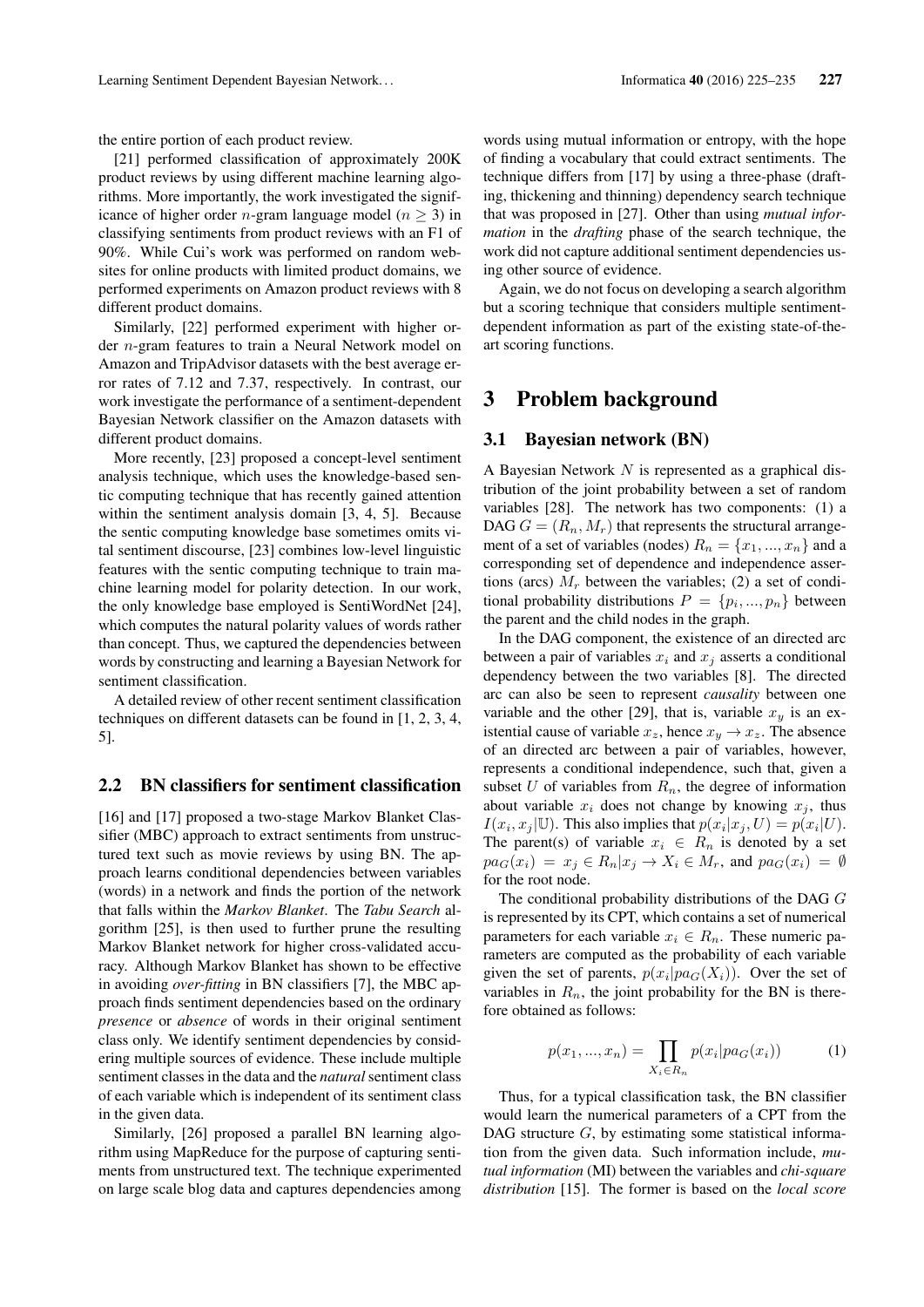*metrics* approach and the latter exhibits *conditional independence tests* (CI) approach. For both approaches, different *search* algorithms are used to identify the network structure. The goal is to ascertain, according to one or more search criteria, the best BN that fits the given data by evaluating the weight of the arc between the variables. The criteria for evaluating the fitness of the nodes (variables), and the arcs (parameters) in the BN search algorithms, are expressed as fitting or scoring functions within the BN classifier [15]. Our goal is to ensure that those criteria include *sentiment-dependent* information between the variables. We will focus on penalizing existing *local score metrics* with our sentiment-dependent scoring function for the BN classifiers, hence the SDBN proposed in this paper.

The local score metrics are of particular interest to our sentiment classification task because they exhibit a practical characteristic that ensures the joint probability of the BN is *decomposable* to the sum (or product) of the individual probability of each node [28][15]. To the best of our knowledge, very few research papers have considered sentiment-dependent information, as part of the fitness criteria for capturing dependency between the variables, especially for product reviews on different domains.

#### 3.2 BN scoring functions

We focus on the local score metrics functions, K2, BDeu, Entropy, AIC and MDL [15]. The functions define a fitness score, and a specified search algorithm searches for the best network that maximizes the score. Each of these functions identifies frequencies of occurrence of each variable  $x_i$  in the data  $D$  and a network structure  $N$ . Although the performance of these scoring functions may vary on different datasets [15], in this paper, we assume that the scores generated by the scoring functions are somehow naïve, thus, we attempt to mitigate its effect on SC tasks. First, we will define the parameters that are common to all the functions. We will then describe each of the functions with their associated formula and specify their limitations to the SC tasks.

Similar to [30], we use  $r_i(1 \leq i \leq n)$  to denote the size or cardinality of  $x_i$ .  $pa(x_i)$  represents the parents of  $x_i$  and the cardinality of the parent set is represented by  $q_i = \prod_{x_j \in pa(x_i)} r_j$ . If  $pa(x_i)$  is empty (i.e.  $pa(x_i) =$ (0), then  $q_i = 1$ . The number of instances in a dataset D, where  $pa(x_i)$  gets its jth value is represented by  $N_{ii}$  (1  $\leq$  $i \leq n, 1 \leq j \leq q_i$ ). Similarly,  $N_{ijk}$  $(1 \leq i \leq n, 1 \leq j \leq n)$  $j \leq q_i, 1 \leq k \leq r_i$  represents the portion of D where  $pa(x_i)$  gets its jth value and  $x_i$  gets its kth value such that  $N_{ij} = \sum_{k=1}^{r_i} N_{ijk}$ . Obviously, N represents the size of D.

K2: This metric is a type of Bayesian scoring function proposed by [6]. The function relies on series of assumptions such as parameter independence and uniform prior probability for the network. We reiterate that instead of independent word counts, the sentiments expressed in a given data are better captured using conditional dependency between words and their related sentiment classes [16]. The K2 metric is defined as follows:

$$
S_{k2}(N,D) = P(N) \prod_{i=0}^{n} \prod_{j=1}^{q_i} \frac{(r_i - 1)!}{(r_i - 1 + N_{ij})!}
$$
  

$$
\prod_{k=1}^{r_i} N_{ijk}!
$$
 (2)

BDeu: The metric was proposed by [31] as a generalization of K2. It resulted from Bayesian Drichlet (BD) and BDe which were proposed by [32]. The BD is based on hyperparameters  $\eta_{ijk}$  and the BDe is a result of BD with additional assumptions. BDeu relies on the sample size  $\eta$ as the single parameter. Since BDeu is a generalization of K2, it carries some of our concerns expressed on K2 earlier. Most importantly, the uniform prior probability assigned to each variable  $x_i \in pa(x_i)$  could be replaced by the probability of the variable belonging to a *natural* sentiment class as stated earlier. We suggest that this is likely to increase the accuracy of the sentiment classifier especially on sparse data distribution. We define the BDeu metric as follows:

$$
S_{BDeu}(N,D) = P(N) \prod_{i=0}^{n} \prod_{j=1}^{q_i} \frac{\left(\Gamma(\frac{\eta}{q_i})\right)}{\Gamma(N_{ij} + \frac{\eta}{q_i})}
$$

$$
\prod_{k=1}^{r_i} \frac{\Gamma(N_{ijk} + \frac{\eta}{r_i q_i})}{\Gamma(\frac{\eta}{r_i q_i})}
$$
(3)

Note that the function  $\Gamma(.)$  is inherited from BD, and  $\Gamma(c) = \int_0^\infty e^{-u} u^{c-1} du$  [15].

Entropy: Entropy metric measures the distance between the joint probability distributions of the network [15]. This allows dependency information to be identified by computing the mutual information (or entropy) between pair of variables. Thus, a minimized entropy between a pair of variables denotes dependency relationship, otherwise, a large entropy implies conditional independence between the variables [12][32]. While the entropy metric has been successful in measuring dependency information for BN classifiers, the local probabilities involved in the metric is largely computed based on *conditional independence* assumption given the data (i.e. using frequency counts for independent variables). We suggest that a joint probability of multiple sentiment evidences could improve the metric in BN classifiers for the SC tasks. The metric is defined as follows:

$$
H(N, D) = -N \sum_{i=1}^{n} \sum_{j=1}^{q_i} \sum_{k=1}^{r_i} \frac{N_{ijk}}{N} \log \frac{N_{ijk}}{N_{ij}} \tag{4}
$$

AIC: The AIC metric adds a non-negative parameter penalization to the entropy method [15], which could also be improved by multiple sentiment evidences as in the case of the entropy method. The metric is specified as follows:

$$
S_{AIC}(N, D) = H(N, D) + K \tag{5}
$$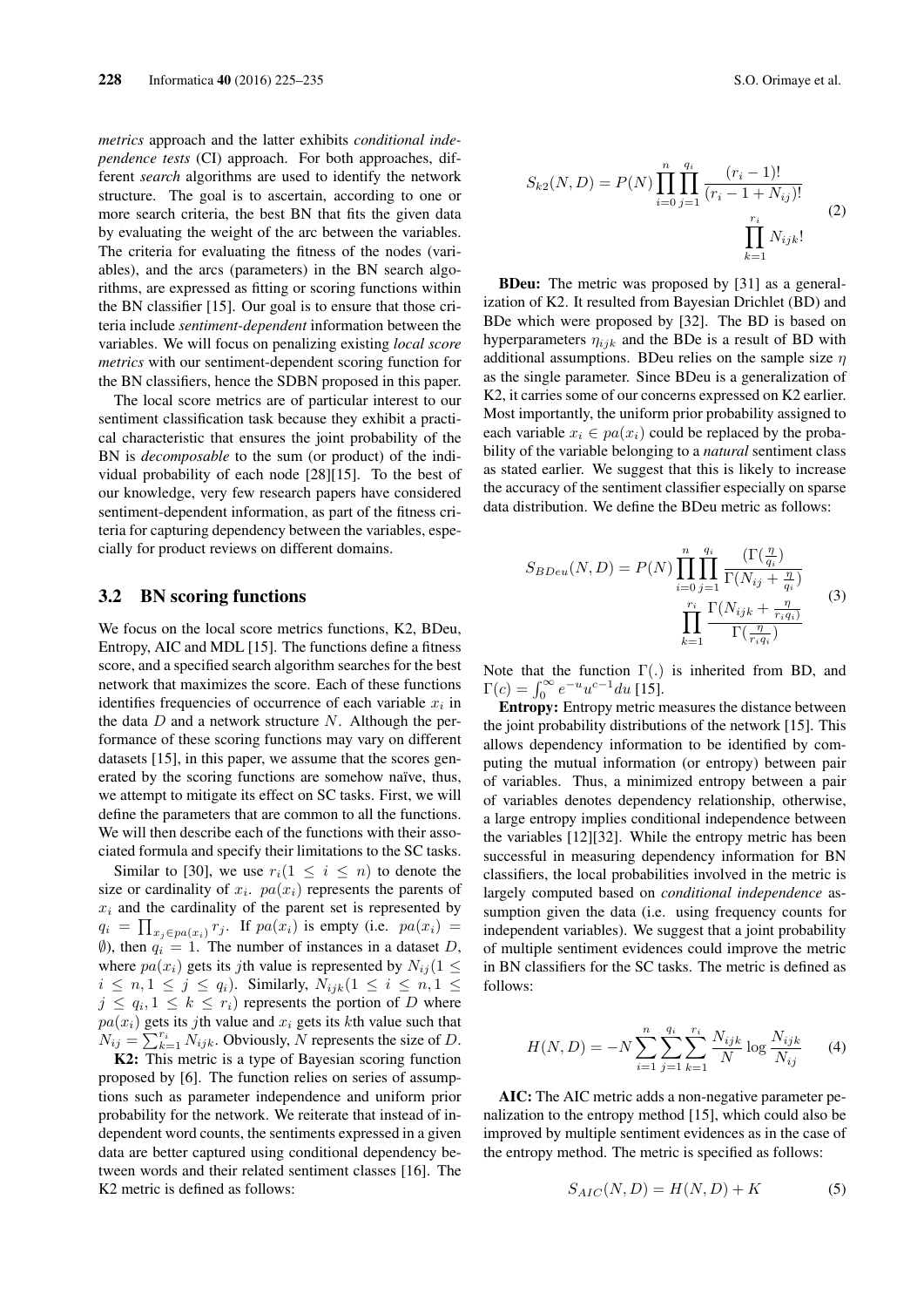Where K is the number of parameters, such that  $K =$  $\sum_{i=1}^{n} (r_i - 1).q_i.$ 

MDL: The MDL metric is based on the minimum description length principle which selects a minimum representative portion of the network variables through coding [15]. The best BN is identified to minimize the sum of the description length for the data. The metric is defined as follows:

$$
S_{MDL}(N, D) = H(N, D) + \frac{K}{2}\log N \tag{6}
$$

The use of MDL has not been investigated for sentiment classification on its own except for selecting dependency threshold between variables in BN. The study in [28], suggests that the mean of the total cross-entropy error is asymptotically proportional to  $\frac{\log N}{2N}$ , which is why the entropy metric is penalized in Equation 6.

In this paper, the proposed sentiment-dependent score function is based on the Information Theory approach. The approach uses the entropy-based conditional mutual information (CMI) technique to measure the dependencies between the variables. The local probabilities for computing the CMI between two variables are derived as joint probability resulting from multiple evidences of both variables belonging to the same sentiment class. This is achieved by using a multiclass approach that measures the CMI in each sentiment class. The sum of the CMIs over the data is thereafter penalized using the MDL principle as suggested in [28].

### 4 Sentiment-dependent BN

As emphasized earlier, our motivation is to include sentiment information as part of the dependency criteria between the network variables. Similar to [12], we constructed a multi-class Full Bayesian Network and encode the sentiment information within the CMIs that determine the dependencies within the network.



Figure 1: Structural overview of SDBN.

Figure 1 shows the structure of a SDBN. In this figure,  $C$  denotes the class node and the parent to all the variable nodes  $x_1$ ,  $x_2$  and  $x_3$ . The edges between variable  $x_1$  and  $x_2$  and  $x_3$  represents dependencies between the variables. The dashed directed lines from each sentiment component S show the contribution of the sentiment information to the dependencies.

The proposed SDBN is created from a sentiment dependent score table (SDST) similar to the conventional CPT which contains network parameters from the data. Given a dataset D containing two or more sentiment classes, we divide D into c subsets, where  $D_1...D_c$  represent the sentiment classes which are present in  $D$ . Thus, for each subset  $D<sub>c</sub>$ , we create a SDST from the given data, and at the later stage, we use the values in SDST to learn a full Bayesian classifier.

Creating an appropriate CPT or SDST is challenging, especially when there is a sheer number of variables in the given data [27]. In fact, local search algorithms such as *K2*, *Hill Climbing*, *TAN*, *Simulated annealing*, *Tabu search* and *Genetic search* have been developed to address this challenge [7]. Thus, we do not intend to repeat the sophisticated local search process in our scoring technique. We use a straight forward approach that computes CMI as the dependency between a pair of variables, given a subset  $D<sub>c</sub>$ . The resulting scores for each pair of variables is stored into the SDST. Equation 7 computes the CMI for a pair of variables. Note that this process is equivalent to the *drafting* phase proposed in [27] or the Chow and Liu algorithm in [33]. We can therefore focus on computing the local probabilities  $P(x_i)$  and  $P(x_j)$  for the CMI. In this work, each local probability encodes the sentiment dependency information as a *joint probability* of multiple sentiment evidences. We suggest that the joint probability is better than using the ordinary variable presence or single frequency count.

$$
CMI(x_i, x_j|C) = \sum_{x_i, x_j, c} P(x_i, x_j, c)
$$

$$
\log \frac{P(x_i, x_j, c)}{P(x_i|c), P(x_j|c)}
$$
(7)

Alternatively, the CMI in Equation 7 can be computed with Equation 7 for penalizing the default CMI for a pair of variables, where  $S_{\lambda}(x_i, x_j)$  is the sentiment *prior* computed from the multiple sentiment evidences for each variable  $x_i$  and  $x_j$ .

$$
CMI(x_i, x_j|C) = \sum_{x_i, x_j, c} P(x_i, x_j, c)
$$
  

$$
\log \frac{P(x_i, x_j, c)}{P(x_i|c), P(x_j|c)} S_{\lambda}(x_i, x_j)
$$
 (8)

### 4.1 Local probabilities for CMI

In order to compute the local probabilities  $P(x_i)$  and  $P(x_i)$ , we adopt Bayesian probability [34], to calculate the joint probability from multiple sentiment evidences. Bayesian probability encodes a *generative model* or *likelihood*  $p(D|\theta)$  of the dataset with a *prior* belief  $p(\theta)$  to infer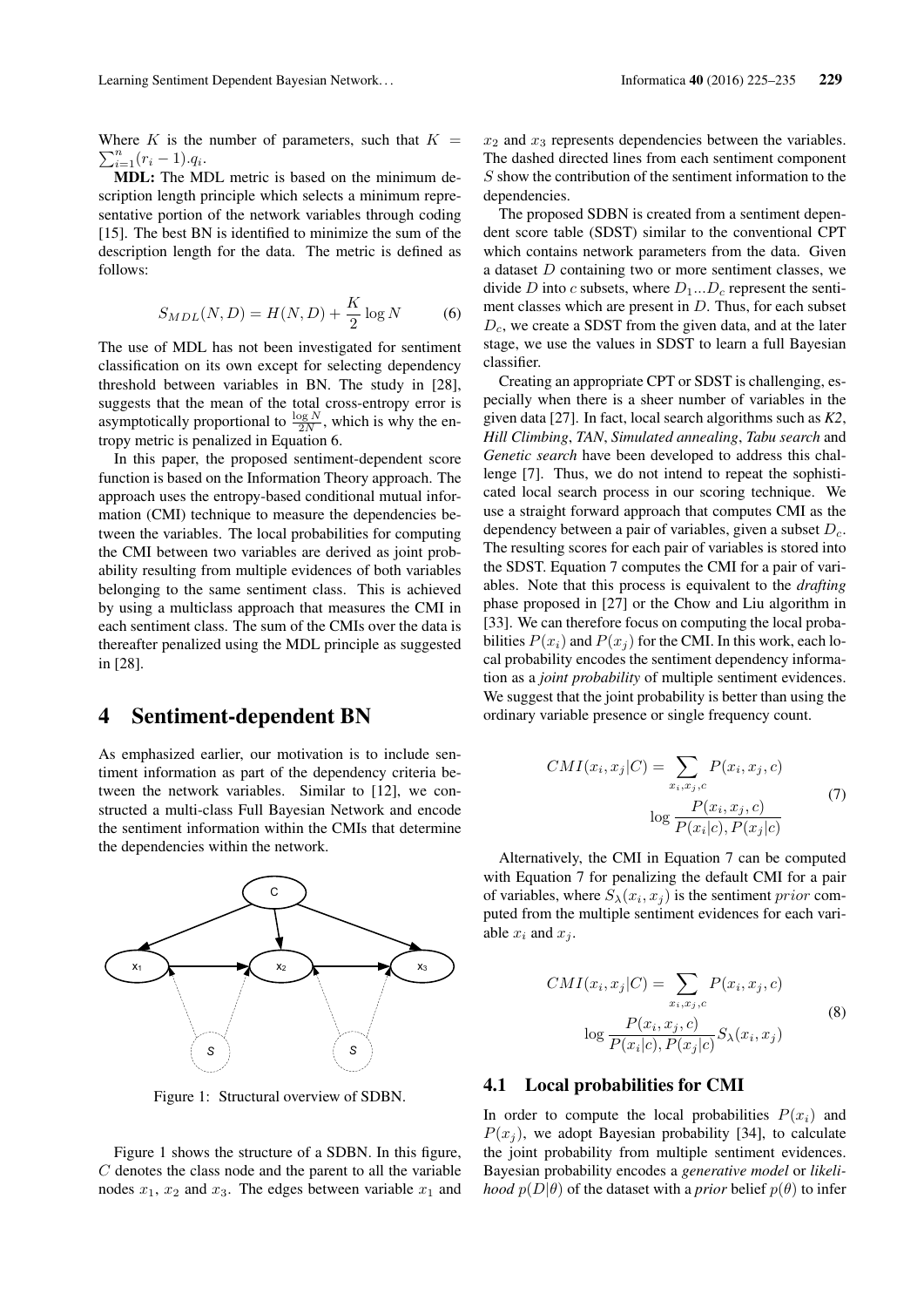a *posterior* distribution  $p(\theta|D)$ , see Equation 9. The idea is to determine a favourable posterior information of a particular variable belonging to its observed class, such that, the conditional mutual information between two dependent variables  $x_i$  and  $x_j$  increases when the posterior information for both variables in the same class is large.

$$
p(\theta|D) = \frac{p(D|\theta)p(\theta)}{p(D)}
$$
\n(9)

However, in sentiment oriented documents such as product reviews, it is very common to observe variables that belong to different classes in one sentiment class. [20] referred to such scenario as *thwarted expectation*. For example, a "positive" review document may contain certain "negative" words used to express dissatisfaction about an aspect of a product despite some level of satisfaction that the product might offer. With this kind of problem, it is much probable that a dependency network that is learned with ordinary frequency counts of each variable (regardless of the sentiment class) would no doubt leads to inaccurate sentiment classifiers.

Figure 2 shows a sample BN resulting from a product review dataset upon performing attribute selection. In that network, variable "After" has a 1.0 probability of belonging to the *negative* and *positive* classes, respectively. Similarly, variable "not" has a 0.723 probability of belonging to a "positive" class rather than "negative". Every other variables in the network, has split probabilities between both classes. Our aim is to remove such variables from the dependency network or at least minimize its influence in the network such that the quality of the network is improved for sentiment classification.



Figure 2: An example Bayesian network from product reviews.

In this work, we compute the posterior information for each variable by considering its *prior* information and joint *likelihood* or *observation* from all the sentiment classes available in the data.

The *prior* information is computed using the *natural sentiment or polarity scores* from SentiWordNet [24]. Senti-WordNet gives the polarity scores of corresponding synsets for each English word. However, the polarity scores are often different for each of the synset entries. A synset contains multiple semantic or polarity interpretation of a given word. Each interpretation has three different polarities values. That is, a synset entry (word) would have a *positive*, *negative*, and *neutral* polarity scores which varies depending on the semantic interpretation of the word. An example of such words is "great". Its fourth synset entry in Senti-WordNet has 0.25 *positive*, 0.625 *negative*, and 0.125 *neutral* polarity scores, respectively.

In this work, we focus on the "positive" and "negative" sentiments, thus we will only consider positive and negative polarity scores from SentiWordNet. The challenge however, is to compute an absolute and single polarity score for each word from its multiple synset entries. First, we compute the score for each polarity independently and then find the polarity that maximizes the other. The score for the positive or negative polarity of all synset entries for a given word is computed as follows:

$$
score_{\phi}(w) = \frac{1}{\epsilon} \sum_{i=1}^{\epsilon} E_c(e_i)
$$
 (10)

where  $score_{\phi}(w)$  is the score for each polarity of the given word  $w$ ,  $\epsilon$  is the number of synset entries E for the word,  $c$  is the polarity or category (i.e. positive or negative) and ei is each synset entry. Thus, the *prior* or *absolute polarity score* for w is computed as follows:

$$
POL_{\phi}(w) = \underset{c \in C}{\text{arg}\max} score_{\phi}(w) \tag{11}
$$

where  $POL_{\phi}(w)$  is the maximum polarity score computed with respect to either *positive* or *negative* category c from all the syset entries.

We compute the *likelihood* information using a multiclass approach. Given a set of sentiment classes  $C$ , the probability of a variable belonging to its "first" observed sentiment class, is calculated as a joint probability of independently observing the variable in its first observed sentiment class (i.e.negative and positive) and every other sentiment classes,  $C_1...C_n$ . Thus, the likelihood information is computed as follows:

$$
p(x_1, ..., x_C|D) = \prod_{c=1}^{C} p(x_c|D)
$$
 (12)

Where  $p(x_c|D)$  is the probability of a variable x belonging to a class  $c$  given the data  $D$ .

Given the data, our aim is to minimise the effect of the variables which might have appeared in a wrong (false positive) class as a result of *thwarted expectation* that was suggested in [20], thereby biasing the dependency structure. Common examples are *negation* and *objective* words such as *not* and *After* as illustrated with Figure 2. If the word "not" for example, has a probability of 0.723 in a first observed "positive" class and a probability of 0.496 in the other negative class, then its *likelihood* of actually belonging to the "positive" class would be 0.359. Note that each probability is independent in this case as both probabilities do not sum to 1.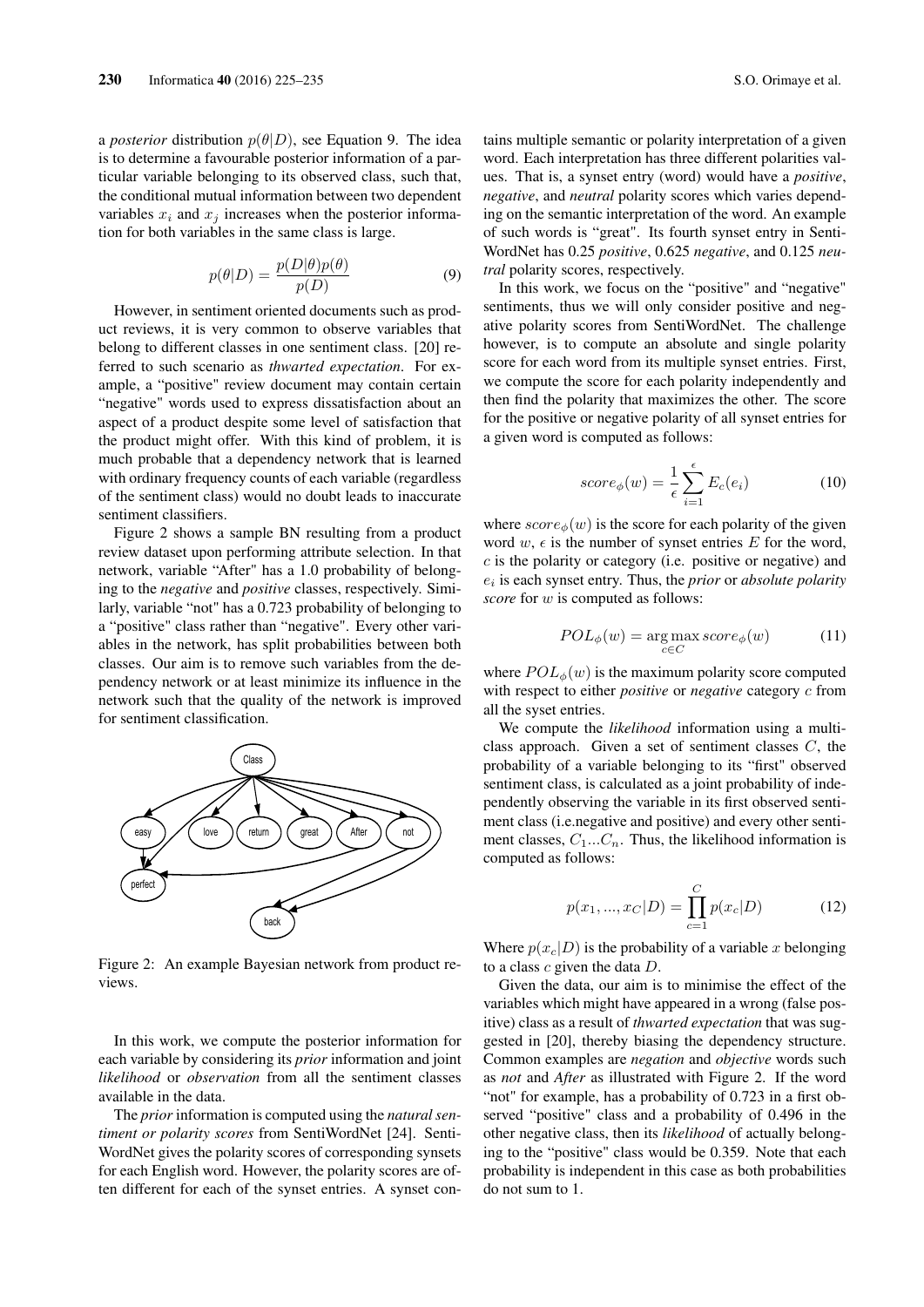In addition, the *prior* or *natural sentiment score* (see Equation 11) obtained from SentiWordNet regulates the *likelihood* further, ensuring that the probability of a variable belonging to its first observed class is also conditioned on the natural sentiment class of the word which is independent of the data. With variable *not* having a probability of 0.625 *negative* from SentiWordNet, the *posterior* Bayesian probability is 0.149. This means the probability of the variable belonging to the *negative* class is higher (i.e. 0.85), and thus, should not be allowed to have strong dependency on a "true positive" variable. We suggest that this technique is more reliable than using the highest probability from both classes at the expense of accuracy (e.g. using only 0.723 and without the *prior*).

Thus, using the Bayesian probability defined in Equation 9, we substitute the *likelihood* information  $p(x_1, ..., x_C | D)$ to  $p(D|\theta)$  and the *prior* information  $POL_{\phi}(w)$  to  $p(\theta)$ . Note that  $P(D)$  is the sum of the two independent probabilities used in the likelihood (i.e. 0.723 and 0.496).

### 4.2 Sentiment dependency score

Having computed the local probabilities  $P(x_i)$  and  $P(x_i)$ using the Bayesian probability approach, we compute the conditional mutual information as the dependency information between pair of variables in each class. Thus, we store the dependency information in the sentiment dependent score table, SDST. Again, the SDST is similar to the conventional CPT. The obvious difference is that sentiment information have been used to generate SDST. However, since we are using conditional mutual information to compute dependencies between variables, certain dependency threshold needs to be met in order to generate a reliable sentiment dependencies between each pair of variables in the SDST. As mentioned earlier, [28] suggested that the mean of the total cross-entropy (mutual information) error is asymptotically proportional to  $\frac{\log N}{2N}$ . Using that MDL principle, we defined the threshold value as follows:

$$
\Theta_{x_i, x_j} = \frac{\log N_c}{2N_c} \tag{13}
$$

where  $\Theta_{x_i,x_j}$  is the sentiment dependency threshold between a pair of variables  $x_i$  and  $x_j$ ,  $N_c$  is the size of the data for a particular training class. Note that we generated individual SDST for each sentiment class in our data. In this work, a pair of variables  $x_i$  and  $x_j$  have strong sentiment dependency and get stored into the appropriate SDST, if and only if, the conditional mutual information  $CMI(X_i, X_j|C) > \Theta_{x_i, x_j}$ . Otherwise, we store a zero value to the corresponding slot in the SDST. CMI values greater than zero in the SDST is then used to build the resulting sentiment-dependent network structure for the ML task. The process of generating SDST is shown in Algorithm 1.

### Algorithm 4 SDST(D)

```
Input : A set of labelled instances D.
```
Output : A set of Sentiment Dependent Score Tables for all pairs of variables  $x_i$  and  $x_j$ . Steps

- 1: Create a multi-class structure that partitions instances D into subsets of classes  $D_c$ .
- 2:  $S DST_{1,...,C} = \text{empty.}$
- 3: for each subset  $D_c$  in D do
- 4: Compute the local probabilities  $P(x_i)$  and  $P(x_i)$ with sentiment dependent information as in Equation 9.
- 5: Use the local probabilities to compute CMI for each pair of variables  $x_i$  and  $x_j$  using Equation 7.
- 6: Compute the MDL threshold Θ with Equation 13.
- 7: if CMI > MDL threshold  $\Theta_{x_i,x_j}$  then
- 8: Store the CMI into  $SDST_c$  columns  $x_i, x_j$  and  $x_j, x_i$ , respectively.
- 9: else
- 10: Store 0 into  $SDST_c$  columns  $x_i, x_j$  and  $x_j, x_i$ , respectively.
- 11: end if
- 12: end for
- 13: Return  $SDST_{1,...,C}$  for a full Bayesian Network classifier

# 5 Experiments and results

We conducted set of experiments using the proposed SDBN algorithm on 8 different product review domains. We then compared the accuracy with a state-of-the-art sentiment classification technique.

### 5.1 Datasets and baselines

Our datasets consist of Amazon online product reviews <sup>3</sup> that were manually crawled by [35]. These include *Health*, *Kitchen*, *Software*, *Video*, *Books*, *DVD*, *Electronics*, and *Grocery* reviews. Each product domain consists of 1000 *positive* reviews and 1000 *negative* reviews, hence each domain has 2000 balanced set of instances. Note that 60% training and 40% testing sets were used on all domains.

As baseline, we implemented the popular sentiment classification technique in [10] as a traditional sentiment classification benchmark on product reviews. The baseline technique produced subjective portions of reviews from our datasets and were used with NB and the ordinary BN classifiers. Baseline-NB denotes the baseline using NB classifier and Baseline-BN represents the baseline with ordinary BN classifier on the subjective portions of reviews, respectively. We performed a grid search with 10-fold crossvalidation for the three algorithms and observed that both SDBN and Baseline-BN gave best accuracies using SimpleEstimator with  $\alpha = 0.5$  and K2 search algorithm with

<sup>3</sup>http://www.cs.jhu.edu/ mdredze/datasets/sentiment/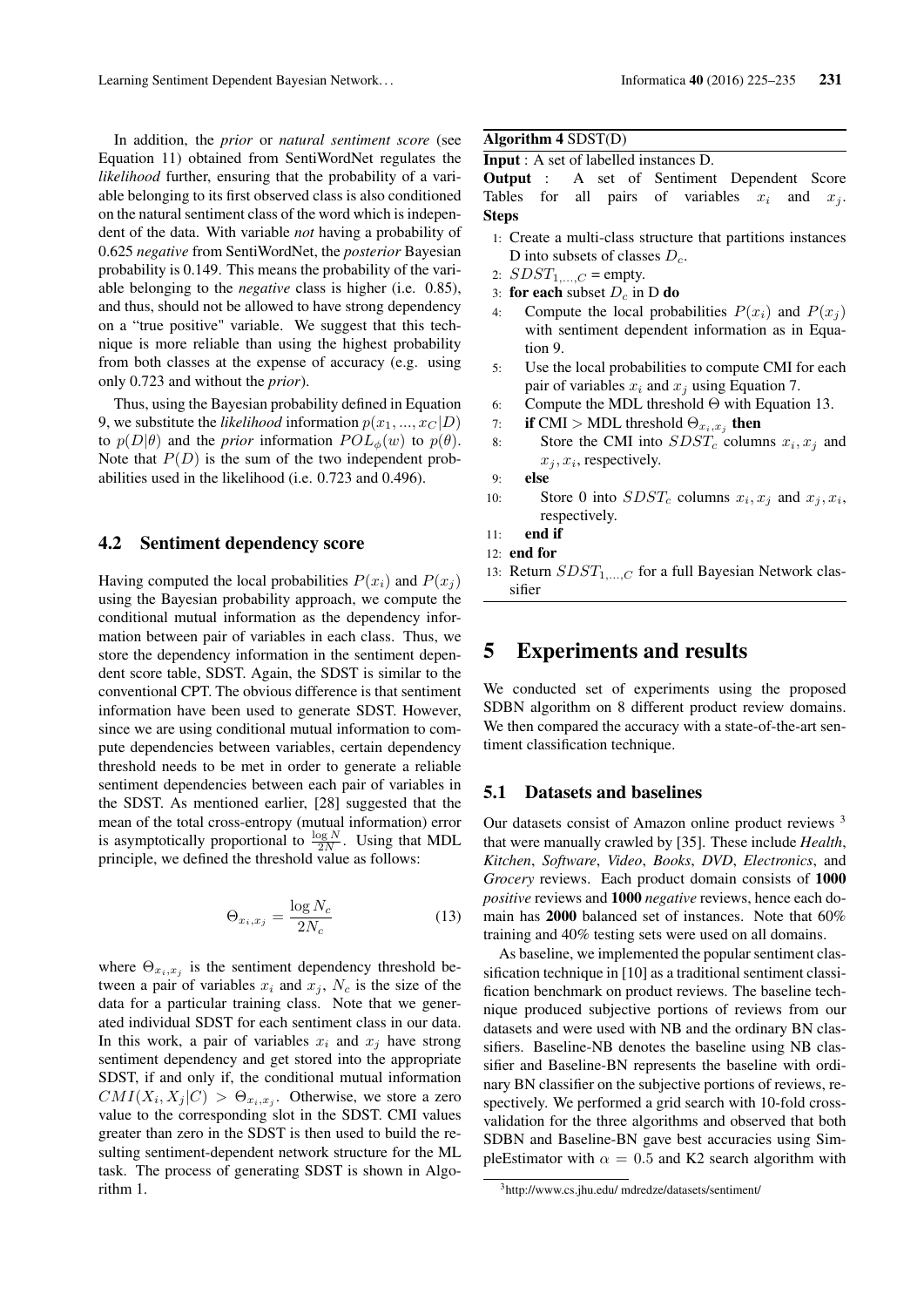the Bayes/K2 scoring function, while NB performed better with the Kernel Estimator.

### 5.2 Data preparation

We implemented our algorithm within the weka.classifiers.bayes package of the WEKA<sup>4</sup> data mining framework. The SentiWordNet library<sup>5</sup> including the lexicon file were also incorporated into the same WEKA directory. Further, we prepared our datasets according to the WEKA's ARFF format by using the term frequency-inverse document frequency (TF-IDF) from the positive and negative reviews for each domain. Our implementation also uses the discretization algorithm within WEKA in order to reduce the classification error. This technique also correct the missing values within the training data.

### 5.3 Attribute selection

We evaluated the performance of the SDBN with reduced attribute sets since attribute selection tends to improve BN's accuracy [16]. Thus, we ranked and reduced the set of attributes for each of our dataset by using the "Attribute-Selection" filter in Weka. Specifically, we used the *Info-GainAttributeEval* evaluator with the *ranker* search algorithm to select from the top-10 ranked attributes to the top-1000 ranked attributes for each domain. Our experiment showed better result with the top-ranked 100 attributes.

### 5.4 Results

As emphasised in Table 1, we observed the proposed SDBN to have improved and sometimes comparable performance with the baseline classifiers. SDBN recorded better improvements on the Health and Kitchen domains. We also note that the accuracies on the Amazon video reviews seems to be lower than the accuracies that were reported on the IMDb video reviews by [10]. We suggest that this is a trade-off in sentiment classification on different datasets and/or domains as could be observed in our experiment on different Amazon domains. This could be investigated further in our future work. We believe that increased size of dataset, that is beyond the limited 1000 Amazon reviews, could further improve the accuracy of the SDBN classifier.

We also performed experiment using the SDBN for top-10, top-20, top-30, top-50, and top-100 attributes alone as shown in Table 2. The results showed that the performance of the SDBN increased steadily up to the best accuracy given by the top-100 attributes. We believe this is an indication that the performance of the SDBN could increase with much larger datasets. In addition, we compared between the performance of the top-10 to top-100 attributes for SDBN and the two baselines on the top three domains with better accuracy: Health, Kitchen, and Video. Figures Table 1: Accuracies of SDBN and baseline classifiers on Amazon product reviews.

| <b>Dataset</b> | <b>SDBN</b> | <b>Baseline-</b> | <b>Baseline-</b> |  |
|----------------|-------------|------------------|------------------|--|
|                |             | BN               | NB               |  |
| Health         | $80.2\%$    | 78.9%            | 78.6%            |  |
| Kitchen        | 82.3%       | 80.5%            | 81.8%            |  |
| Software       | 78.7%       | 78.6%            | 78.7%            |  |
| Video          | 75.4%       | 75.2%            | 74.9%            |  |
| <b>Books</b>   | $77.7\%$    | 77.5%            | 77.3%            |  |
| <b>DVD</b>     | 77.6%       | 77.6%            | 77.5%            |  |
| Electronic     | 79.9%       | 79.8%            | 79.7%            |  |
| Grocery        | 86.7%       | 86.7%            | 86.5%            |  |

3, 4, 5,and 6 show consistent improvement with increasing attributes for the SDBN compared to the baselines.

Table 2: Accuracies of SDBN on Top-10 to Top-100 attributes.

| <b>Dataset</b> | $Top-10$ | $Top-20$ | $Top-30$ | $Top-50$ | Top-<br>100 |
|----------------|----------|----------|----------|----------|-------------|
| Health         | 67.4%    | 70.7%    | 73.4%    | 76.9%    | 80.2%       |
| Kitchen        | 71.4%    | 74.8%    | 77.2%    | 79.0%    | 82.3%       |
| Software       | 69.7%    | 73.4%    | 75.4%    | 76.1%    | 78.7%       |
| Video          | 63.5%    | 68.6%    | 72.3%    | 75.1%    | 75.4%       |
| <b>Books</b>   | 68.4%    | 71.1%    | 73.6%    | 75.3%    | 77.7%       |
| <b>DVD</b>     | 68.1%    | 72.3%    | 73.8%    | 75.7%    | 77.6%       |
| Electronic     | 67.0%    | 70.1%    | 70.5%    | 75.8%    | 79.9%       |
| Grocery        | 69.9%    | 75.9%    | 80.0%    | 83.0%    | 86.7%       |

As shown in Table 3, we also performed experiment by using SDBN with other scoring functions reported in Section 3.2 using the top-100 attributes, which gave better accuracy. Our observation shows that those scoring functions did not improve the result for SDBN beyond the Bayes/K2 scoring function used in the earlier experiments. This is consistent with the comparative study conducted in [15] on BN scoring functions. Overall, we have observed the SDBN classifier to have reasonable performance that shows a promising research pathway for using Bayesian Network as a competitive alternative classifier for sentiment classification tasks.

<sup>4</sup>http://www.cs.waikato.ac.nz/ml/weka/

<sup>5</sup>http://sentiwordnet.isti.cnr.it/download.php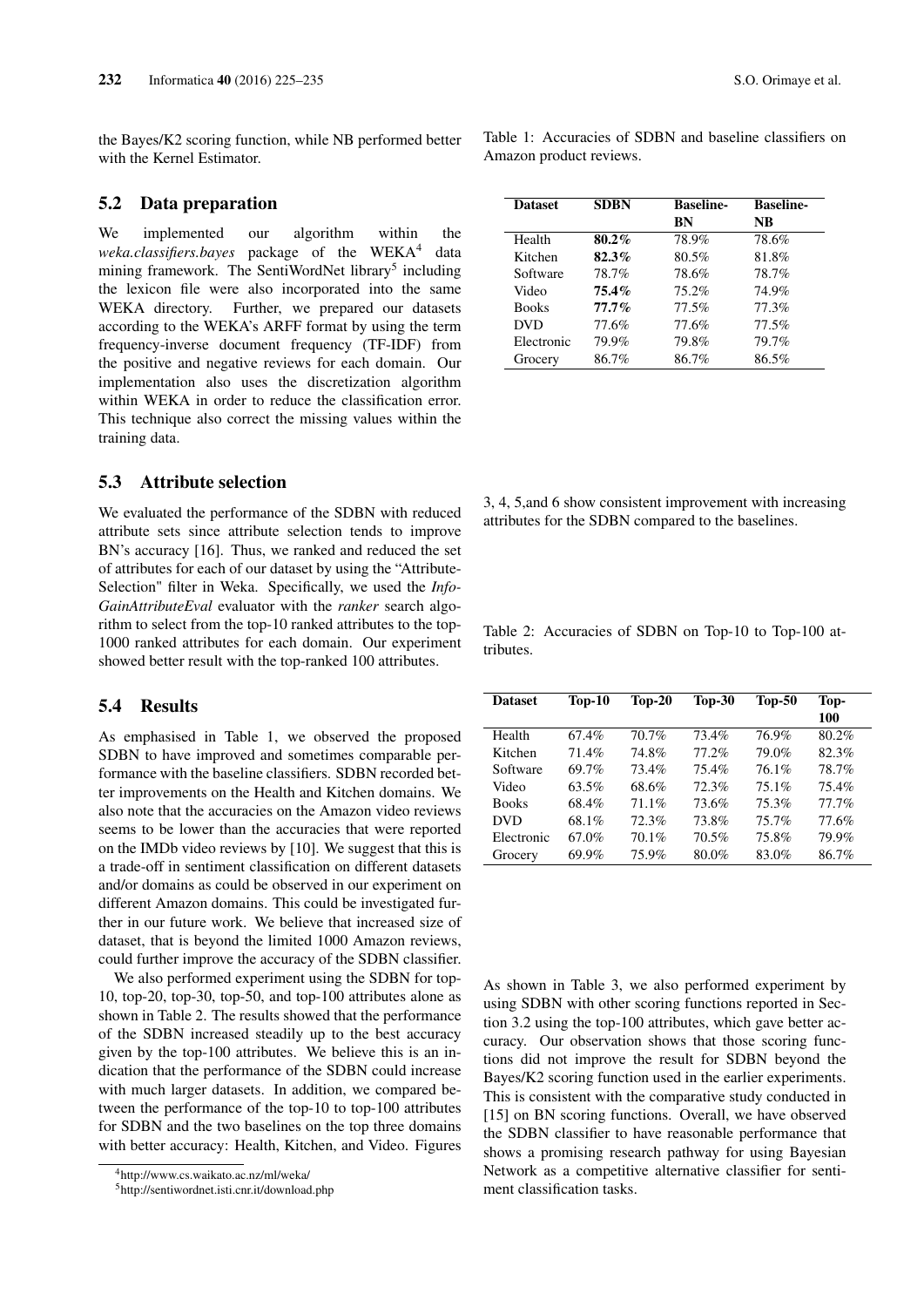

Figure 3: SDBN vs. baselines for top-10 to top-100 attributes on Health domain.



Figure 4: SDBN vs. baselines for top-10 to top-100 attributes on Kitchen domain.

Table 3: Accuracies of SDBN with different scoring functions on Amazon product reviews.

| <b>Dataset</b>   | K2    | <b>BDeu</b> | <b>Entropy</b> | AIC   | <b>MDL</b> |
|------------------|-------|-------------|----------------|-------|------------|
| Health           | 80.2% | 76.3%       | 76.3%          | 76.1% | 76.1%      |
| Kitchen          | 82.3% | 75.3%       | 73.4%          | 75.2% | 75.2%      |
| Software         | 78.7% | 73.1%       | 73.1%          | 73.1% | 73.1%      |
| Video            | 75.4% | 73.5%       | 74.4%          | 72.8% | 73.5%      |
| <b>Books</b>     | 77.7% | 70.9%       | 70.1%          | 71.1% | 71.1%      |
| <b>DVD</b>       | 77.6% | 71.8%       | 70.0%          | 71.7% | 71.7%      |
| Electronic 79.9% |       | 77.0%       | 76.2%          | 76.2% | 77.2%      |
| Grocery          | 86.7% | 79.2%       | 80.0%          | 80.2% | 79.3%      |

There are some limitations in the use of SentiWordNet though. For example, because there are many domain specific or technical terms (e.g. brand names) that were used in the product reviews, sentiment priors of those terms returned zero (i.e. neutral) as they are neither negative nor positive. This might have affected the sentiment dependen-



Figure 5: SDBN vs. baselines for top-10 to top-100 attributes on Video domain.



Figure 6: SDBN vs. baselines for top-10 to top-100 attributes on Books domain.

# 6 Conclusion

Figure 3: SOIN vs. buselines for top-10 to top-100 at the network SDRN vs. benefits for top-100 at the network structure. The network structure is not the network structure of the network structure of the network structur In this study, we have proposed a sentiment-dependent Bayesian network (SDBN) classifier. The proposed SDBN uses a multi-class approach to compute sentiment dependencies between pairs of variables by using a joint probability from different sentiment evidences. Thus, we calculated a sentiment dependency score that penalizes existing BN scoring functions and derived sentiment dependency network structure using the conditional mutual information between each pair of variables in a dataset. We performed sentiment classification on eight different Amazon product domains with the resulting network structure. Experimental results show that the proposed SDBN has comparable, and in some cases, improved accuracy than the state-of-theart sentiment classifiers. In the future, we will experiment with SDBN on large scale Amazon SNAP datasets and the Hadoop platform.

#### Acknowledgement

The authors would like to thank the anonymous reviewers for the constructive comments.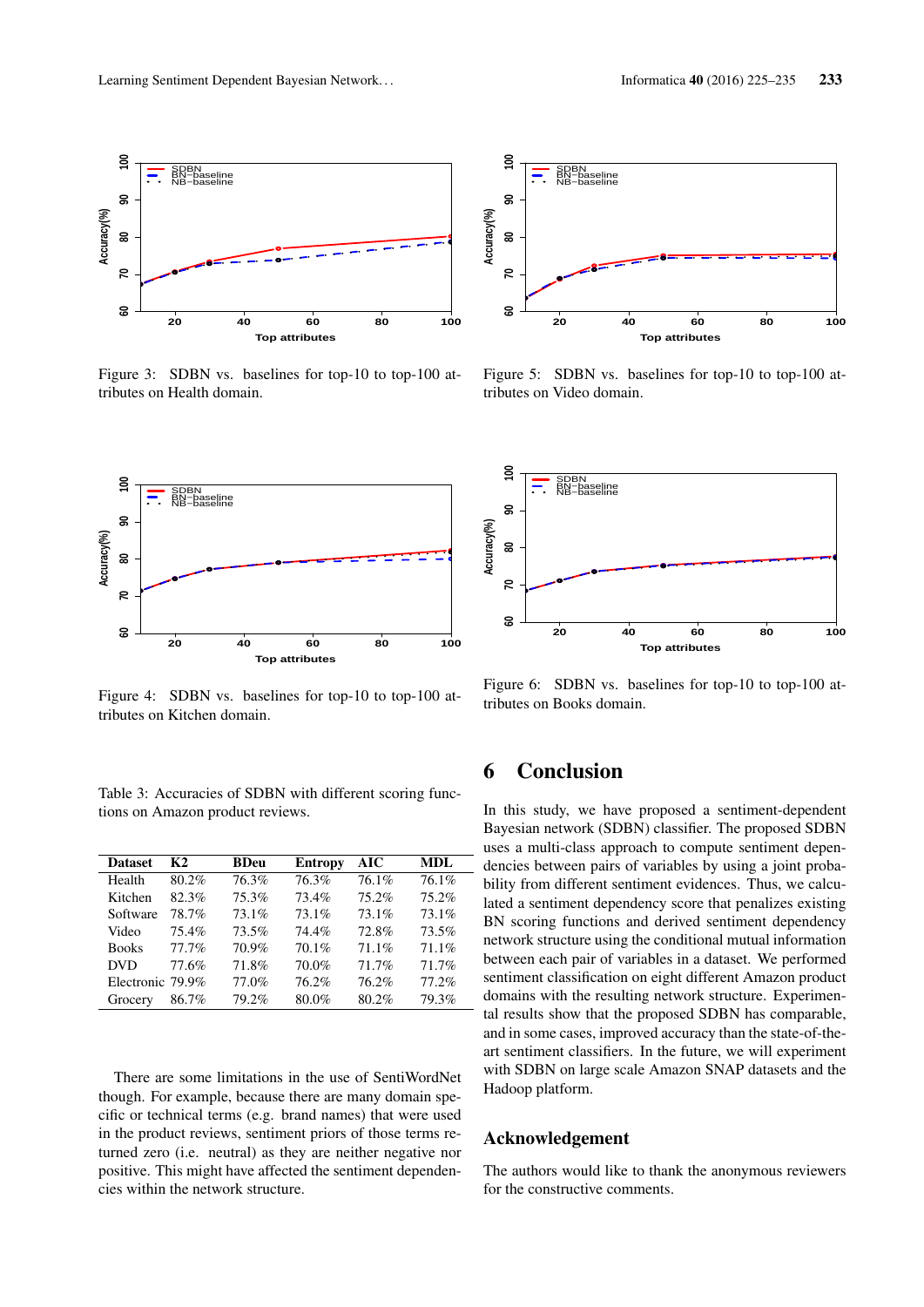# References

- [1] H. Tang, S. Tan, and X. Cheng, "A survey on sentiment detection of reviews," *Expert Systems with Applications*, vol. 36, no. 7, pp. 10 760–10 773, 2009.
- [2] B. Liu, "Sentiment analysis and opinion mining," *Synthesis Lectures on Human Language Technologies*, vol. 5, no. 1, pp. 1–167, 2012.
- [3] E. Cambria and A. Hussain, *Sentic computing: Techniques, tools, and applications*. Springer Science & Business Media, 2012, vol. 2.
- [4] E. Cambria, B. Schuller, Y. Xia, and C. Havasi, "New avenues in opinion mining and sentiment analysis," *IEEE Intelligent Systems*, no. 2, pp. 15–21, 2013.
- [5] E. Cambria, D. Olsher, and D. Rajagopal, "Senticnet 3: a common and common-sense knowledge base for cognition-driven sentiment analysis," in *Twentyeighth AAAI conference on artificial intelligence*, 2014, pp. 1515–1521.
- [6] G. F. Cooper and E. Herskovits, "A bayesian method for the induction of probabilistic networks from data," *Machine learning*, vol. 9, no. 4, pp. 309–347, 1992.
- [7] N. Friedman, D. Geiger, and M. Goldszmidt, "Bayesian network classifiers," *Machine Learning*, vol. 29, pp. 131–163, 1997, 10.1023/A:1007465528199. [Online]. Available: http://dx.doi.org/10.1023/A:1007465528199
- [8] J. Cheng and R. Greiner, "Learning bayesian belief network classifiers: Algorithms and system," in *Advances in Artificial Intelligence*. Springer, 2001, pp. 141–151.
- [9] X.-W. Chen, G. Anantha, and X. Lin, "Improving bayesian network structure learning with mutual information-based node ordering in the k2 algorithm," *Knowledge and Data Engineering, IEEE Transactions on*, vol. 20, no. 5, pp. 628–640, 2008.
- [10] B. Pang and L. Lee, "A sentimental education: sentiment analysis using subjectivity summarization based on minimum cuts," in *Proceedings of the 42nd Annual Meeting on Association for Computational Linguistics*. Barcelona, Spain: Association for Computational Linguistics, 2004, p. 271.
- [11] E. Boiy and M.-F. Moens, "A machine learning approach to sentiment analysis in multilingual web texts," *Information Retrieval*, vol. 12, no. 5, pp. 526– 558, 2009.
- [12] J. Su and H. Zhang, "Full bayesian network classifiers," in *Proceedings of the 23rd international conference on Machine learning*. ACM, 2006, pp. 897– 904.
- [13] J. Cheng and R. Greiner, "Comparing bayesian network classifiers," in *Proceedings of the Fifteenth conference on Uncertainty in artificial intelligence*. Morgan Kaufmann Publishers Inc., 1999, pp. 101– 108.
- [14] D. Heckerman, *A tutorial on learning with Bayesian networks*. Springer, 2008.
- [15] L. M. De Campos, "A scoring function for learning bayesian networks based on mutual information and conditional independence tests," *The Journal of Machine Learning Research*, vol. 7, pp. 2149–2187, 2006.
- [16] E. Airoldi, X. Bai, and R. Padman, "Markov blankets and meta-heuristics search: Sentiment extraction from unstructured texts," in *Advances in Web Mining and Web Usage Analysis*. Springer, 2006, pp. 167– 187.
- [17] X. Bai, "Predicting consumer sentiments from online text," *Decision Support Systems*, vol. 50, no. 4, pp. 732–742, 2011.
- [18] A. Esuli, "Automatic generation of lexical resources for opinion mining: models, algorithms and applications," *SIGIR Forum*, vol. 42, no. 2, pp. 105–106, 2008.
- [19] J. Pearl, *Probabilistic reasoning in intelligent systems: networks of plausible inference*. Morgan Kaufmann, 1988.
- [20] B. Pang, L. Lee, and S. Vaithyanathan, "Thumbs up?: sentiment classification using machine learning techniques," in *Proceedings of the ACL-02 conference on Empirical methods in natural language processing - Volume 10*. Association for Computational Linguistics, 2002, pp. 79–86.
- [21] H. Cui, V. Mittal, and M. Datar, "Comparative experiments on sentiment classification for online product reviews," American Association for Artificial Intelligence (AAAI), 2006.
- [22] D. Bespalov, B. Bai, Y. Qi, and A. Shokoufandeh, "Sentiment classification based on supervised latent n-gram analysis," in *Proceedings of the 20th ACM international conference on Information and knowledge management*. ACM, 2011, pp. 375–382.
- [23] S. Poria, E. Cambria, G. Winterstein, and G.-B. Huang, "Sentic patterns: Dependency-based rules for concept-level sentiment analysis," *Knowledge-Based Systems*, vol. 69, pp. 45–63, 2014.
- [24] A. Esuli and F. Sebastiani, "Sentiwordnet: A publicly available lexical resource for opinion mining," *Proceedings of LREC*, 2006.